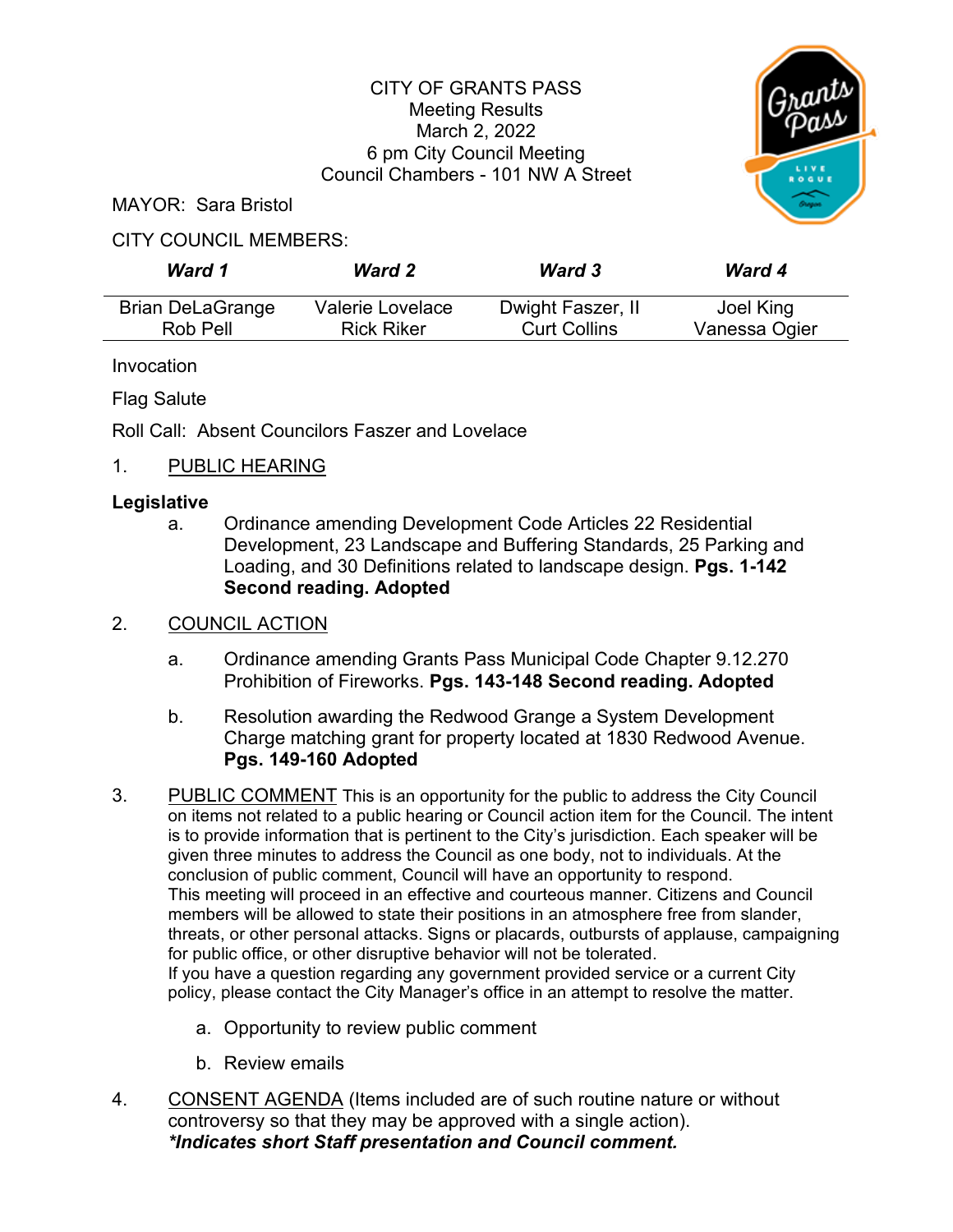- a. Resolution authorizing the City Manager to enter into a three-year labor contract with the Grants Pass Police Association (GPPA). **Pgs. 161-216 Adopted**
- b. Resolution amending the Collaborative Economic Development Committee bylaws. **Pgs. 217-230 Adopted**
- c. Resolution creating a position of Economic Development Manager and amending the Classification Plan. **Pgs. 231-236 Adopted**
- d. \* Resolution authorizing the City Manager to enter into a General Fund Grant Agreement with the Oregon Department of Administrative Services. **Pgs. 237-146 Adopted**
- e. Motion approving the minutes of the City Council meeting of February 16, 2022. **Pgs. 247-250 Approved**
- f. Motion acknowledging the minutes of the Bikeways and Walkways Committee meeting of January 11, 2022. **Pgs. 251-252 Acknowledged**
- g. Motion acknowledging the minutes of the Historical Buildings and Sites Commission meeting of December 9, 2021. **Pgs. 253-254 Acknowledged**
- h. Motion acknowledging the minutes of the Historical Buildings and Sites Commission meeting of December 23, 2021. **Pgs. 255-256 Acknowledged**
- i. Motion acknowledging the minutes of the Historical Buildings and Sites Commission meeting of January 13, 2022. **Pgs. 257-258 Acknowledged**
- j. Motion acknowledging the minutes of the Housing Advisory Committee meeting of December 10, 2021. **Pgs. 259-262 Acknowledged**
- k. Motion acknowledging the minutes of the Housing Advisory Committee meeting February 4, 2022. **Pgs. 263-266 Acknowledged**
- l. Motion acknowledging the minutes of the Urban Area Planning Commission meeting of January 12, 2022. **Pgs. 267-294 Acknowledged**
- m. Motion acknowledging the minutes of the Urban Area Planning Commission meeting of January 26, 2022. **Pgs. 295-324 Acknowledged**
- n. Motion acknowledging the minutes of the Urban Tree Advisory Committee meeting of January 10, 2022. **Pgs. 325-326 Acknowledged**
- o. Motion acknowledging the minutes of the Committee on Public Art meeting of December 14, 2021. **Pgs. 327-328 Acknowledged**
- p. Motion acknowledging the minutes of the Parks Advisory Committee meeting of January 13, 2022. **Pgs. 329-332 Acknowledged**
- q. Motion acknowledging the minutes of the Tourism Advisory Committee meeting of December 7, 2021. **Pgs. 333-334 Acknowledged**